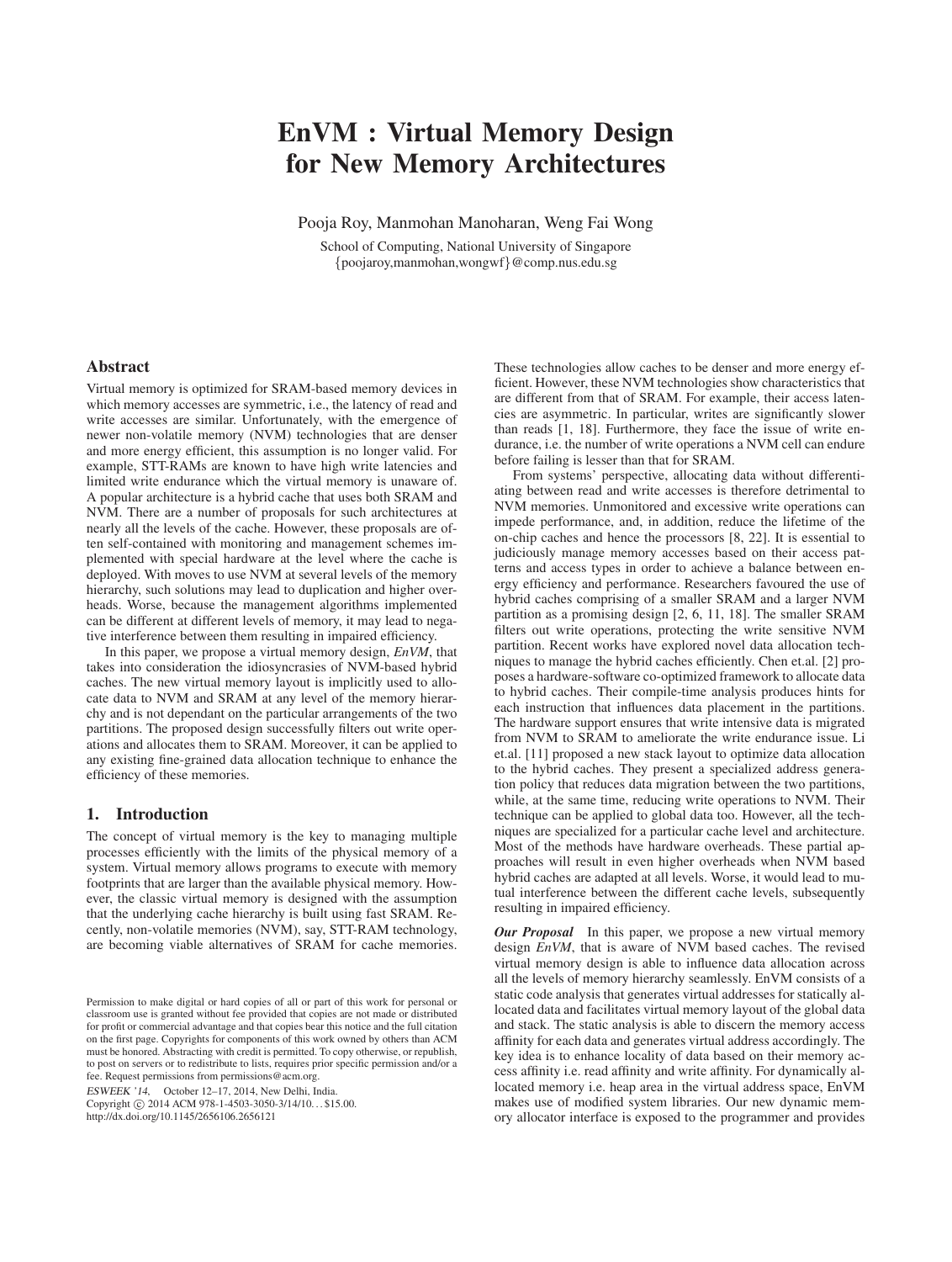the programmer with distinctive functions for read intensive and write intensive data structures. Virtual address generation for heap accesses is performed at runtime by the operating system. Our modified kernel supports the system libraries to manage the new heap area of virtual address space. The virtual to physical address translation is intersected by a group of conventional segment registers to facilitate data allocation to SRAM and NVM partitions.

*Contribution* There are several advantages of EnVM. First, it is able to influence the data allocation across all levels of memory hierarchy without requiring specialized hardware at each cache level. This helps in easier adoption and scalability to deeper cache hierarchies. Secondly, EnVM provides a holistic design with support for both statically allocated and dynamically allocated data, spanning the entire virtual memory address space. Finally, our experiments show that EnVM eliminates the need for data migration as the write operations are optimized and filtered out to SRAM. Although, cache management can be further optimized by some form of migration, EnVM serves as the base virtual memory for the new memory technologies. We implemented EnVM using the GCC compiler and GNU malloc library. In order to quantify the gain, we implemented a hybrid cache model described in [18] and compare EnVM with two existing works on software assisted data allocation for hybrid caches [2, 11]. Details of evaluation and experimental results are presented in Section 5. In summary, the contributions of this paper are as follows -

- We propose EnVM, the first virtual memory design that is aware of memory hierarchies built using the new memory technologies. EnVM provides an uniform data allocation mechanism to all the levels in the memory hierarchy. This is an important step towards an *all NVM* based memory hierarchy.
- EnVM provides a novel static code analysis that can identify and allocate data with read and write affinity separately in the virtual address space. It enables data allocation accordingly and reduces write operations to NVM.
- We provide a new programmer's interface to be able to allocate read and write intensive heap memory exclusively during runtime. The system libraries and the operating system are optimized for this new heap memory region.
- EnVM is the only virtual memory design that enables data allocation to hybrid caches built with SRAM and NVMs. It utilizes existing hardware and advocates migration-less cache design.

# 2. Related Works & Background

To further motivate our proposal, we will elaborate on state of the art techniques of hybrid cache management. In addition, we will provide a brief background on existing virtual memory management schemes.

#### 2.1 Compiler Assisted Hybrid Caches

NVM-based hybrid caches are being studied in depth in recent years. Researchers proposed many solutions [5, 20, 23] that are either hardware or software controlled. In this paper, we are particularly interested in compiler assisted management of the hybrid memories and hence we shall illustrate the state-of-the-art of these methods.

Li et.al. [10] introduced one of the first compiler assisted approaches for managing hybrid caches. They assumed a hybrid L1 cache architecture that allows for migration of data from STT-RAM to SRAM to reduce write operations. They presented a novel stack data placement and proposed an arrangement of memory blocks in such a way that reduces migrations because copying data from one

cache to another is an expensive operation. Further in [11], they proposed a preferential cache allocation policy that places migration intensive blocks into SRAM to further reduce write accesses to STT-RAM. Chen et.al. [2] presents a hardware and software cooptimized framework to aid STT-RAM based hybrid L2 caches. They proposed a memory-reuse distance based program analysis that allocates write intensive data in SRAM and read intensive data in STT-RAM. This analysis is supported by a runtime data migration technique using hardware counters for cache lines. Though their framework improved performance and also showed energy efficiency, they are based on the profiling of application. Profiling based methods suffer the well-known shortcomings in usability and scalability. Moreover, their memory-reuse distance based algorithm is applicable to L2 caches only.

The two works mentioned above targeted L1 and L2 caches, respectively. When we consider the use of NVM based memories at all levels of memory hierarchy, these techniques to manage a single level of cache in isolation may interfere with each other if used together. For example, in the algorithm in [2], memory blocks with a large memory reuse distance are assumed to incur write operations to L2 due to L1 capacity miss. Based on such heuristics, every memory block is provided with hints to be considered while placing the cache block in L2 SRAM partition or STT-RAM partition. Suppose we also have a hybrid L1 that uses the algorithm in [10] which places read and write intensive blocks in different localities if they are in the stack region. The data locality, then, becomes a function of the type of memory access and not temporal relationships. In such a setup of L1 and L2 caches, a large memory reuse distance for a L1 cache block does not necessarily result in capacity misses. Therefore the assumption for algorithm for L2 cache management is weaken significantly. These two cache management techniques for L1 and L2 will fail to cooperate with each other, and may in fact be detrimental to one another.

All the works proposed in literature target a specific level in the cache hierarchy. Many are profile based program analysis with hardware support to manage the cache blocks in accordance with the program behaviour obtained. Such hardware supports and program analyses are not scalable to the entire memory hierarchy. Though Li et.al. did take advantage of the virtual memory to influence data allocation across the memory hierarchy in [11], they only propose stack and global data arrangement based on a static code analysis customized only for L1 data caches as mentioned before. There is, therefore, a need for a holistic framework that manages the virtual memory area of a process to aid hybrid memories at any level of the memory hierarchy. The cache hierarchy is generally accessed using physical addresses that are computed from virtual addresses using specialized hardware. Virtual memory layout, therefore, influences optimized cache management. As the underlying memory technology changes, a shift in virtual memory design is inevitable for maintaining performance and energy efficiency. Before proposing our virtual memory design EnVM, we will briefly present a summary of existing virtual memory management.

#### 2.2 Virtual Memory and Supporting Architecture

The virtual memory address space of a process is usually separated in sections. These sections are logically contiguous segments of virtual address that shows common characteristics. For example, the text section contains the code of a program and the data section contains all global variables and memory objects. In a Linux operating system, information about virtual address space of a process is usually embedded in the executable using a special format known as the Executable and Linkable Format (ELF). During the creation of a process or context switches, the operating system kernel loads the virtual memory address space of that process with all the related information from the ELF binary file. Every virtual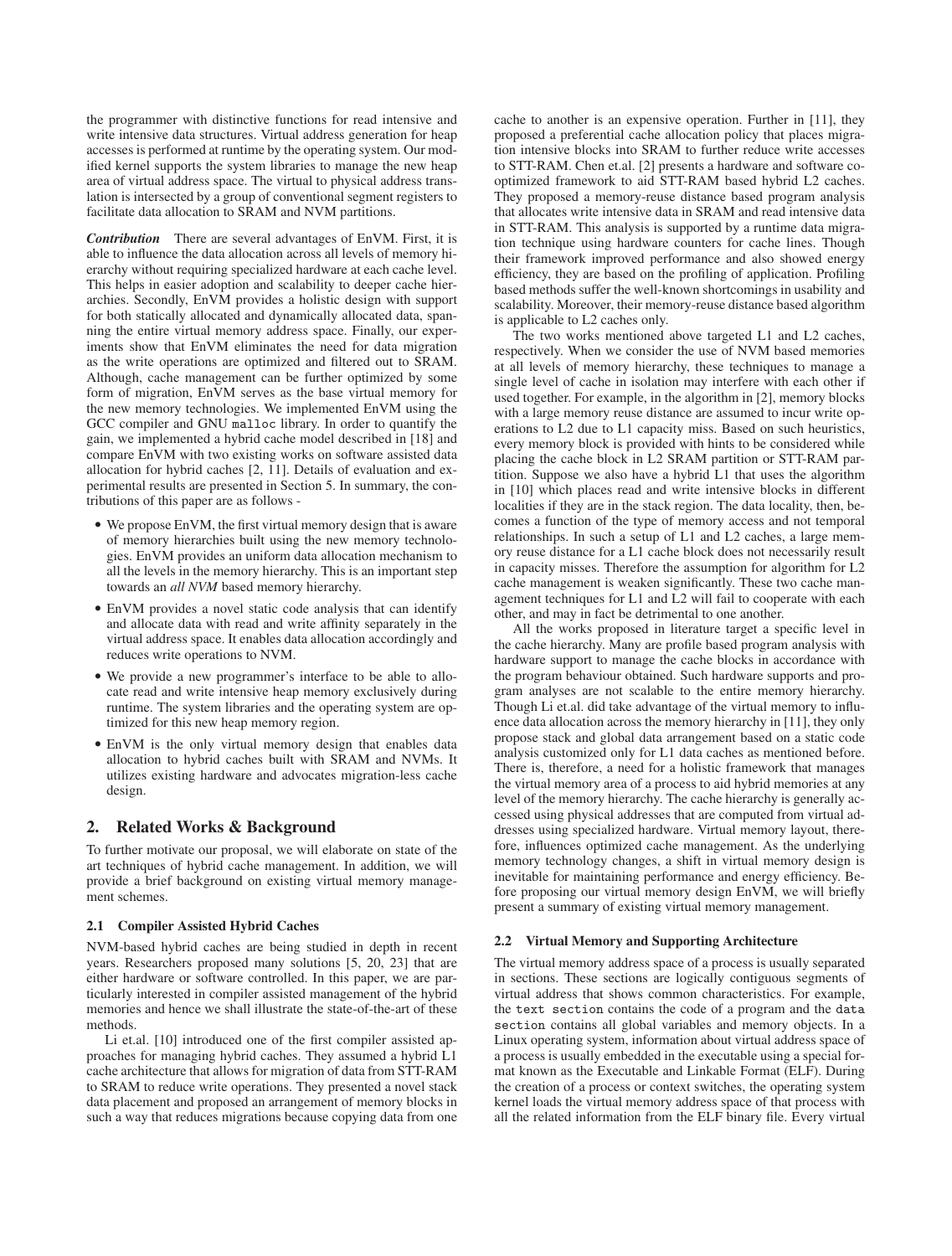

Figure 1: Percentage of variables

address gets translated to a physical address. This physical address is then used to access memory objects in the physical memories i.e. caches and main memories. A typical layout of the virtual memory address space is shown in Figure 2(a). Our proposed technique utilizes the virtual memory space of processes to provide a uniform scheme to manage hybrid caches and main memory.

# 3. EnVM

In this section, we will describe EnVM and its functionality in detail. We will first describe EnVM's new memory layout followed by the data management techniques for both statically allocated and dynamically allocated data.

Traditionally, the virtual memory space is divided in logical segments as described in Section 2. EnVM contains fine-grained logical segments that are based on the memory access affinity of the memory objects. In other words, memory objects that exhibits read affinity are placed separately from those that shows write affinity. Figure 1 shows that memory objects that shows affinity to both read and write operations are less in proportion. In most of the benchmarks, only 5% of the variables show a high read and write affinity, where as 92% variables (on average) shows affinity towards either read or write accesses.

In EnVM, the read and write intensive groups are separated by segment boundaries known to the operating system (OS). At runtime, the OS will manage the data allocation to underlying hybrid memories using the segment boundaries. This is analogous to managing text segment and non-text segment for instruction caches and data caches separately. It is worth pointing out that the EnVM layout would work on existing systems with no modification.

#### 3.1 Statically Allocated Data

Runtime behaviour of statically allocated data is possible to analyze at compile-time. To arrange the global and stack data in EnVM, we propose a new static code analysis for placing variables according to their memory access affinity. The analysis we present here estimates the number of reads and writes of each program variable. Unlike profiling techniques, it path insensitive, and therefore does not focus only on the frequently executed program path(s). The analysis is a dataflow analysis(DFA) problem. The DFA is applied as an interprocedural analysis on the control flow graph of the program.

Definition *The abstract domain of the analysis is a tuple containing an identifier for the variable, its read and write count represented as*  $(V, R, W)$ *, where*  $V \in$  *set of all variables in the program, R* and  $W \in \mathbb{N}$ *. The domain forms a lattice,*  $((V, \mathbb{N}, \mathbb{N}) \cup {\top}, \sqsubseteq_F)$ *,* 



Figure 2: Existing and Proposed Virtual Memory Design

*where*  $\top$  *is the top element and*  $\sqsubseteq_F$  *is the partial order defined as* 

 $(X \sqsubseteq_F Y)$  *iff*  $(X(V) \sqsubseteq_{RW} Y(V))$  *for each variable*  $V_i \in V$  (1)

$$
(V_i \sqsubseteq_{RW} V_j) \text{ iff } (R_i \le R_j) \land (W_i \le W_j) \tag{2}
$$

*where*  $R_i$ ,  $W_i$ ,  $R_j$  *and*  $W_j$  *denotes the read and write counts for variables*  $V_i$  *and*  $V_j$  *respectively.* 

The partial order defined above is significant for the termination of the dataflow analysis. It also plays an important role in analysing branches and joins in the control flow graph. The partial ordering rule says that two variables are partially ordered if and only if both the read and write counts are in natural order. For example, if the read count of one variable is higher than that of the other but opposite for the write count, then the analysis cannot determine any partial order between the two variables.

As the DFA we propose is counting based, the partial order between different variables do not influence the outcome of the analysis. However, the partial ordering between instances of the same variable is important during branch joins. This phenomena is described later with the discussion of *meet* operator. Each instruction i, in a basic block is passed through define two *transfer functions*, *F* and *B*, for forward and back edges, respectively.

Definition *At each program point, the set of tuples* (V, R, W)*, denoted as* X*, and the transfer function for the current instruction i, is defined as*

$$
F_i(X) = Gen[i] \sqcup Prob_{i}(X)
$$
 (3)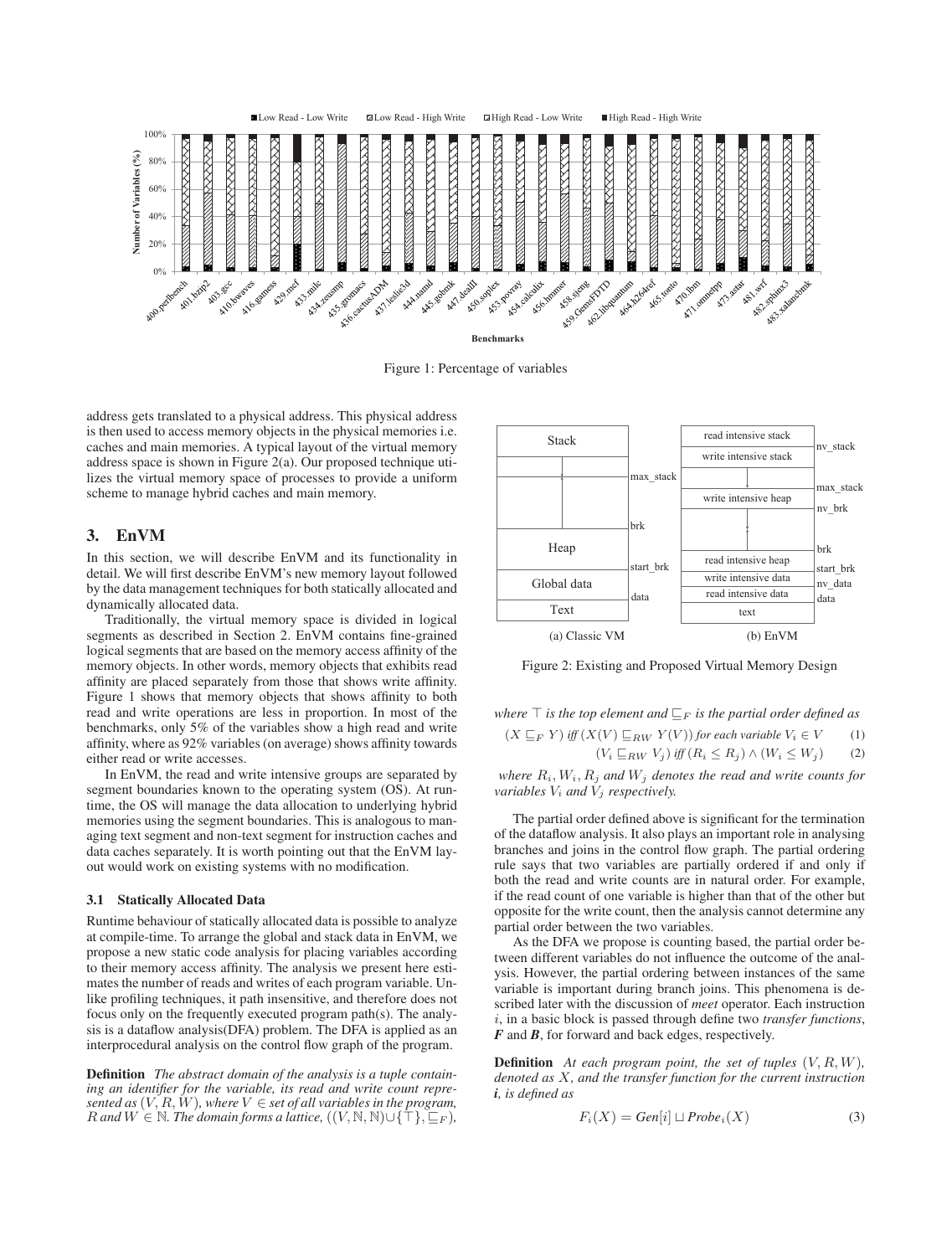*The function Gen[i] discovers a variable from the instruction* i*, and the function*  $Probe_i(X)$  *examines all the elements of the set* X and *updates it according to the rule below -*

$$
\forall V' \in X, \text{ where } V' = (V, R, W)
$$
  
\n
$$
R = R + 1 \text{ if } i \text{ reads } V
$$
  
\n
$$
W = W + 1 \text{ if } i \text{ writes } V
$$
\n(4)

The key idea is to examine whether an instruction  $i$  has a read operation on variable  $V$ , then read counter is incremented, and if  $i$ has a write operation on  $V$ , the write counter is incremented. For all back edges in the CFG, most likely a loop edge back to the start of the loop, we have a transfer function  $B_i(X)$ . For an instruction *i* succeeding instruction *j* through a back edge, all variables  $V \in$ instructions between *j* and *i*,  $R = R + k$  and  $W = W + k$ , where k is a static loop bound [21]. This will have a similar effect as going through the loop instructions  $k$  times. When resolving branches and phi functions, we apply the *meet* operator  $\sqcup$ .

**Definition** *The meet operator*  $\sqcup$  *is applied when two basic blocks have a common successor basic block. The* OUT *information from the two parent basic blocks are unified using the meet operator to form the* IN *information of the successor. It is defined as*

$$
(V_i, R_i, W_i) \sqcup (V_j, R_j, W_j) = \begin{cases} \top, \text{ if } (V_i = V_j) \land (V_i \not\subseteq V_j) \\ (V_i, \max(R_i, R_j), \max(W_i, W_j)) \\ \text{ if } (V_i = V_j) \land (V_i \sqsubseteq V_j) \\ \{ (V_i, R_i, W_i) \cup (V_j, R_j, W_j) \} \\ \text{ if } (V_i \neq V_j) \end{cases} \tag{5}
$$

The above rule says that when different instances of a variable along different paths are not in partial order then it is assigned the  $\top$  element. For example, if a variable has a read count that is more than the write count for one path, but it is the other way around for another path, then we assign  $\top$  to the variable. This means that it was not possible to conclude whether this variable has more reads or writes. For all other variables, we take the maximum of read and write counts over all the paths. This gives us an estimate of the upper bound. The dataflow problem is solved using iterative algorithm.

Definition *For each basic block* l*, we have two dataflow equations RWAentry*(l) *and RWAexit*(l)*. These represent the set of tuples before and after processing a basic block. For our analysis, we define the dataflow equations as follows -*

$$
RWA_{entry}(l) = \emptyset \text{ if } l \in init(S_\star) \qquad (6)
$$

$$
RWA_{entry}(l) = \sqcup (RWA_{exit}(l') \cup B_i, \; \text{if } (l, l') \in Flow(S_{\star}) \quad (7)
$$

$$
RWA_{exit}(l) = (RWA_{entry}(l) \cup F_i(RWA_{entry}(l))
$$
 (8)

where  $init(S_{\star})$  *denotes the set of initial labels i.e. the starting* basic blocks,  $Flow(S_{\star})$  denotes the flow of the program and  $(l, l')$ *is a valid edge in the control flow graph.*

As mentioned before,  $B_i$  is the transfer function applied while traversing a backward edge. If there is no back edge to the entry of the basic block then  $B_i = \emptyset$ .

*Indirect memory accesses* Apart from static variables, there are a large number of variables in a program which are accessed indirectly through pointers. Our analysis extends to the pointers to static variables through the help of *"may"* aliases of each variable. Points-to information gathered from the alias sets helps to associate variables to their probable source of access and the type (read or write). All pointer variables that points to statically allocated data are treated as independent data objects and can be classified differently than the points-to object. However, with each load and store that accesses a variable through the pointer, the read and write

#### Algorithm 1 Partial Algorithm for Address Generation for Global and Stack Data

|     | <b>Require:</b> source code of the program                                   |  |  |  |  |  |
|-----|------------------------------------------------------------------------------|--|--|--|--|--|
|     | <b>Ensure:</b> virtual addresses for statically allocated memory objects     |  |  |  |  |  |
|     | 1: $CFG \leftarrow$ Control Flow Graph of the program                        |  |  |  |  |  |
|     | 2: procedure ADD_GEN(CFG)                                                    |  |  |  |  |  |
| 3:  | Initialize var_array $\leftarrow \emptyset$ /* var_array is a 2-d array with |  |  |  |  |  |
|     | variables and their assigned classes */                                      |  |  |  |  |  |
| 4:  | Initialize analysis_outcome $\leftarrow \emptyset$ /* analysis_outcome con-  |  |  |  |  |  |
|     | tains all the variables with read and write counts */                        |  |  |  |  |  |
| 5:  | for all function( $F$ ) in CFG do                                            |  |  |  |  |  |
| 6:  | analysis_outcome $\leftarrow$ PASS_RW_ANALYSIS(F)                            |  |  |  |  |  |
| 7:  | end for                                                                      |  |  |  |  |  |
| 8:  | $var\_array \leftarrow$ CLUSTERIZE(analysis_outcome)                         |  |  |  |  |  |
| 9:  | $current\_global \leftarrow .text\_section\_end$                             |  |  |  |  |  |
| 10: | $current\_stack \leftarrow .stack\_base$                                     |  |  |  |  |  |
| 11: | <b>for</b> all variable(V) in var_array <b>do</b>                            |  |  |  |  |  |
| 12: | if V is global data and $CLASS(V)$ !=3 then                                  |  |  |  |  |  |
| 13: | allocate $V$ to $current\_global$                                            |  |  |  |  |  |
| 14: | realign current_global                                                       |  |  |  |  |  |
| 15: | remove $V$ from $var_{array}$                                                |  |  |  |  |  |
| 16: | else if V is stack data and $CLASS(V) == 1$ or 2 then                        |  |  |  |  |  |
| 17: | allocate V to <i>current_stack</i>                                           |  |  |  |  |  |
| 18: | realign current_stack                                                        |  |  |  |  |  |
| 19: | remove $V$ from $var\_array$                                                 |  |  |  |  |  |
| 20: | end if                                                                       |  |  |  |  |  |
| 21: | end for                                                                      |  |  |  |  |  |
| 22: | $. global\_write \leftarrow current\_global$                                 |  |  |  |  |  |
| 23: | $. stack\_write \leftarrow current\_stack$                                   |  |  |  |  |  |
| 24: | for remaining variables $(V)$ in $var_{array}$ do                            |  |  |  |  |  |
| 25: | if $V$ is global data then                                                   |  |  |  |  |  |
| 26: | $current \leftarrow current\_global$                                         |  |  |  |  |  |
| 27: | else if $V$ is stack data then                                               |  |  |  |  |  |
| 28: | $current \leftarrow current\_stack$                                          |  |  |  |  |  |
| 29: | end if                                                                       |  |  |  |  |  |
| 30: | allocate $V$ to <i>current</i>                                               |  |  |  |  |  |
| 31: | realign current                                                              |  |  |  |  |  |
| 32: | remove $V$ from $var_{array}$                                                |  |  |  |  |  |
| 33: | end for                                                                      |  |  |  |  |  |
|     | 34: end procedure                                                            |  |  |  |  |  |

counts of that variable is updated. This satisfies two cases - firstly, where the pointer variable itself is updated or read, which is a common practice in pointer arithmetic and secondly, the data that the pointer points to is updated or read after dereferencing.

*Address Generation* The analysis provides an estimation of read and write counts for each program variable. Our aim is to partition the variables into two groups, i.e., read intensive and write intensive variables using this estimated counts. The memory access behaviour of applications differs to a large extent. Some applications are computation intensive, where memory accesses have different pattern than that of an I/O intensive application. Therefore, to enhance scalability of EnVM, we rely on an unsupervised machine learning technique to partition the variables. Although, a threshold based partitioning is simpler, it is inefficient as the threshold requires to be tuned for different applications separately. EnVM leverages on the K-Means clustering algorithm to partition the variables. The read and write information gathered are the feature inputs i.e. observations to the clustering algorithm. The program variables are partitioned into 4 classes, namely, write intensive ; nonwrite intensive; read intensive; and non-read intensive. The initial seed points are set to be the maximum and the minimum read and write counts obtained from the analysis. The four extreme values as seed points will move the clusters towards the read and write extremities. We obtain the following four classes by applying clustering over the read count and write arrays:

1. Class 0 - Low read and low write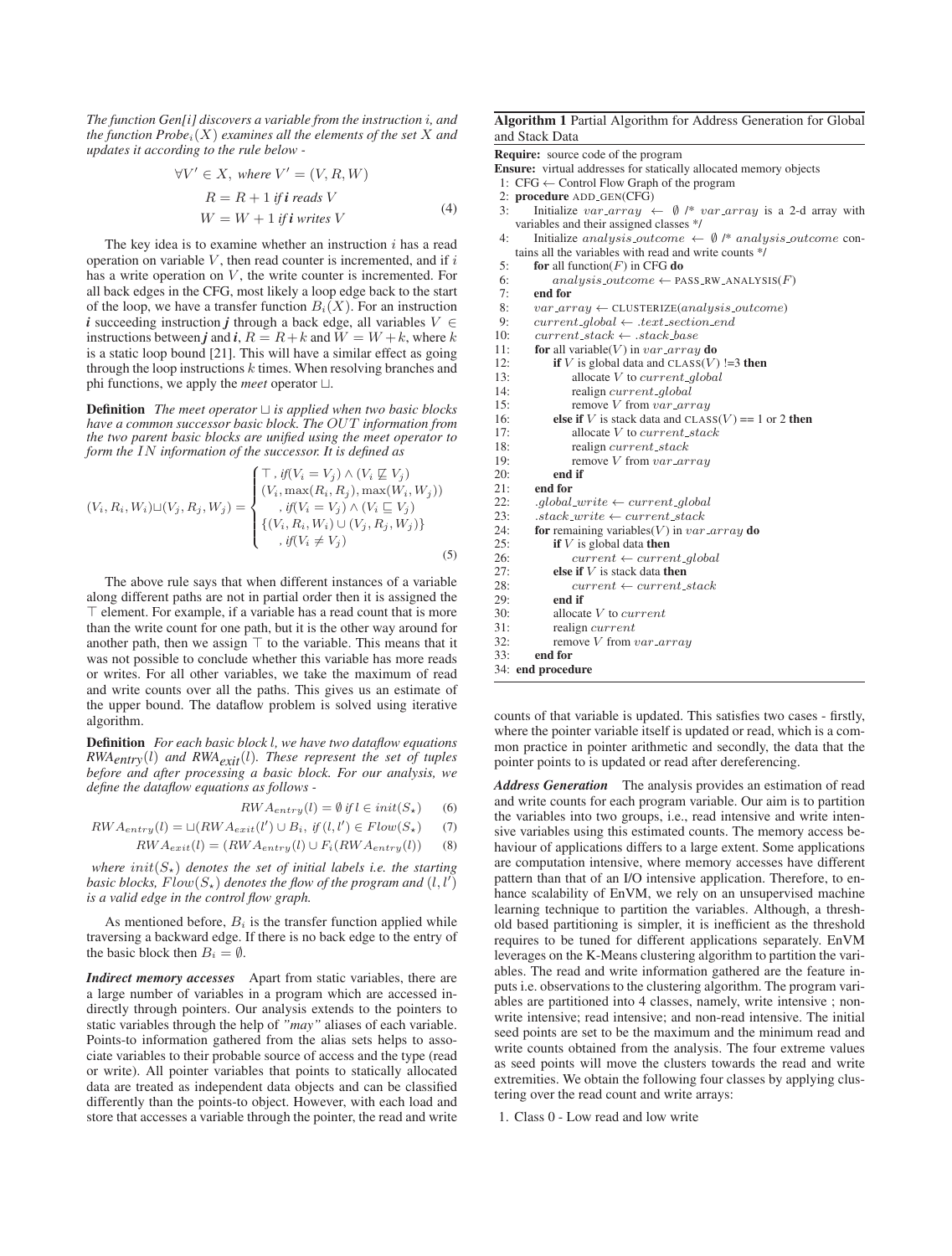- 2. Class 1 Low read and high write
- 3. Class 2 High read and low write
- 4. Class 3 High read and high write

Algorithm 1 shows the address generation scheme for statically allocated data. Global variables usually show high affinity towards either read or write operations. Number of global variables showing high read and write counts are few. Therefore, for global data, we place Class 0,2,3 variables contiguously and then Class 1 variables. The virtual address separating these two sections are embedded in the final executable. For stack data, we place Class 0 and 2 variables contiguously and then Class 1 and 3 variables. The virtual addresses separating the two sections are also embedded in the final executable. This yields the read and write intensive virtual memory segments shown in Figure 2(b).

#### 3.2 Dynamically Allocated Data

The previous section describes the memory layout for static data i.e. global and stack data. Next, we will describe the management of heap region in EnVM. Dynamically allocated memory objects occupy a large region in the virtual address space of many processes, and is managed at runtime. Precise analysis of dynamically allocated memory at compile time is computationally hard [16]. Though, heap memory management is well studied for efficient garbage collection and detecting memory leaks [9, 14], analysing dynamically allocated memory for read and write patterns is especially difficult at compile time due to their unbounded sizes and abstract types. For example, if a static memory object is marked as read intensive, a pointer to the static variable can be analyzed by de-referencing it symbolically at compile time. However, for dynamically allocated memory regions, the de-referencing of the pointers creates an unbounded space that is hard to analyse.

Coburn et.al. explores the possibilities and threats of heap memory management for persistent memory systems such as NVMs [3]. However, in their work, the read and write properties of the heap region is unexplored. For EnVM, an estimate on the read and write counts of any memory object is sufficient for the layout and address generation. However, an inappropriate data allocation would be detrimental to performance and lifetime of the chips. Therefore, for heap region, we rely on programmers' interface to provide distinction between read and write intensive heap accesses. EnVM provides new library functions, namely, r\_malloc() and w\_malloc() that would allocate from two heaps - one for read and another for write intensive dynamic objects. To incorporate these malloc calls, either the source can be annotated by the programmer or heuristic estimates may be applied. In this paper, we have done the former and annotated the source codes of our benchmarks with the new malloc function calls, as shown in Figure 3.

Just like the standard malloc(), the two new functions r\_malloc() and w\_malloc() are tied to the system calls sbrk() and brk(). The allocation and deallocation from the two heaps are independently managed. During initialization, both r malloc() and w\_malloc() functions will each request for a sizeable memory chunk, usually spanning multiple pages, from the kernel. They subsequently maintain *bins* to cater to the malloc requests. Depending on the call,  $r_{\text{malloc}}()$  or  $w_{\text{malloc}}()$ , the requests are served from the respective chunks. Figure 3 shows an example of a code implemented with the two malloc calls. As the interaction of the malloc library and the kernel is usually through the page requests, there will not be any additional fragmentation (or holes) in the virtual memory area due to the split heap. In case when one of the heaps run out of memory space to allocate, mainly due to a boundary limit, we allow the use of the other.

For management of the two heaps at runtime, EnVM requires operating system support. The two heaps are bounded by markers

# Algorithm 2 Dual Heap Management

Require: modified malloc library support

Ensure: runtime dual heap management

- 1: kernel variables  $read\_malloc$ ,  $start\_brk$  and  $nv\_brk$  set by operating system
- 2: malloc() sets read\_malloc  $\leftarrow 0$
- 3: nv\_malloc() sets  $read\_malloc \leftarrow 1$ <br>4: **while** 1 **do**
- while 1 do
- 5: for all brk() system calls do
- 6: **if** read\_malloc **then**<br>7:  $dummu \leftarrow star$
- 7: dummy  $\leftarrow$  start\_brk ; start\_brk  $\leftarrow$  nv\_brk 8.
- service system call and allocate memory space
- 9: update  $nv\_brk \leftarrow start\_brk$ <br>10: restore start brk  $\leftarrow dummy$
- 10: restore  $start\_brk \leftarrow dummy$ <br>11: **else** else
- 
- 12: service system call and allocate memory space
- 13: end if

14: end for

15: end while

start\_brk, brk, nv\_brk and max\_stack, where both start\_brk, brk and max stack are conventional markers. start brk and max stack denotes the start and permissible end of heap area. brk is the virtual address marking the end of allocated memory. We introduce a new marker nv\_brk to denote the end of allocated read intensive heap memory. The operating system is responsible for loading a boundary register (see Section 4) with the boundary addresses so that the cache fills and write-backs to the two partitions are managed accordingly. For evaluation, we modified only malloc() function calls. Programs that use other ways to dynamic memory allocation and deallocation, for example new(), are only evaluated based on the static analysis. However, we see no difficulty in extending this to other dynamic memory allocation functions.

Algorithm 2 describes the overall runtime functionality of the dual heap management. With a malloc() system call, the library sets a kernel variable to denote the heap type i.e. read or write intensive heap (lines 2-3). Once the context is switched to the kernel, it checks whether the malloc() is for the read or write intensive heap (line 6), and will then sets the address in the variable brk accordingly (lines 7-10). The kernel proceeds to allocate memory to the requested heap (line 8 or 12). The variable brk is then restored to the default i.e. write intensive heap (line 10). The default heap allocation is serviced from write intensive heap to avoid unmonitored write accesses, for example security threats, to NVM.

#### 3.3 Putting It All Together

The framework to create EnVM is illustrated in Figure 4. During compilation, a program is analysed for read and write intensive memory variables. The outcome of the analysis dictates the virtual address generation of these variables. As in the case of conventional virtual memory layout, static memory objects are placed in the virtual address space and the executable is generated. For dynamic memory objects, we provide a dual-heap management module that is assisted by the operating system. Customized system calls are used as a wrapper function to enable the dual heap structure. During runtime, the operating system allocates dynamic memory objects from distinctive read and write intensive heaps. Thus, in our proposed new virtual memory design, EnVM, memory objects arranged in the order of their memory access affinity.

# 4. Architectural Support

In this section, we shall describe the architecture support required for our virtual memory design. For evaluation, we assume a hybrid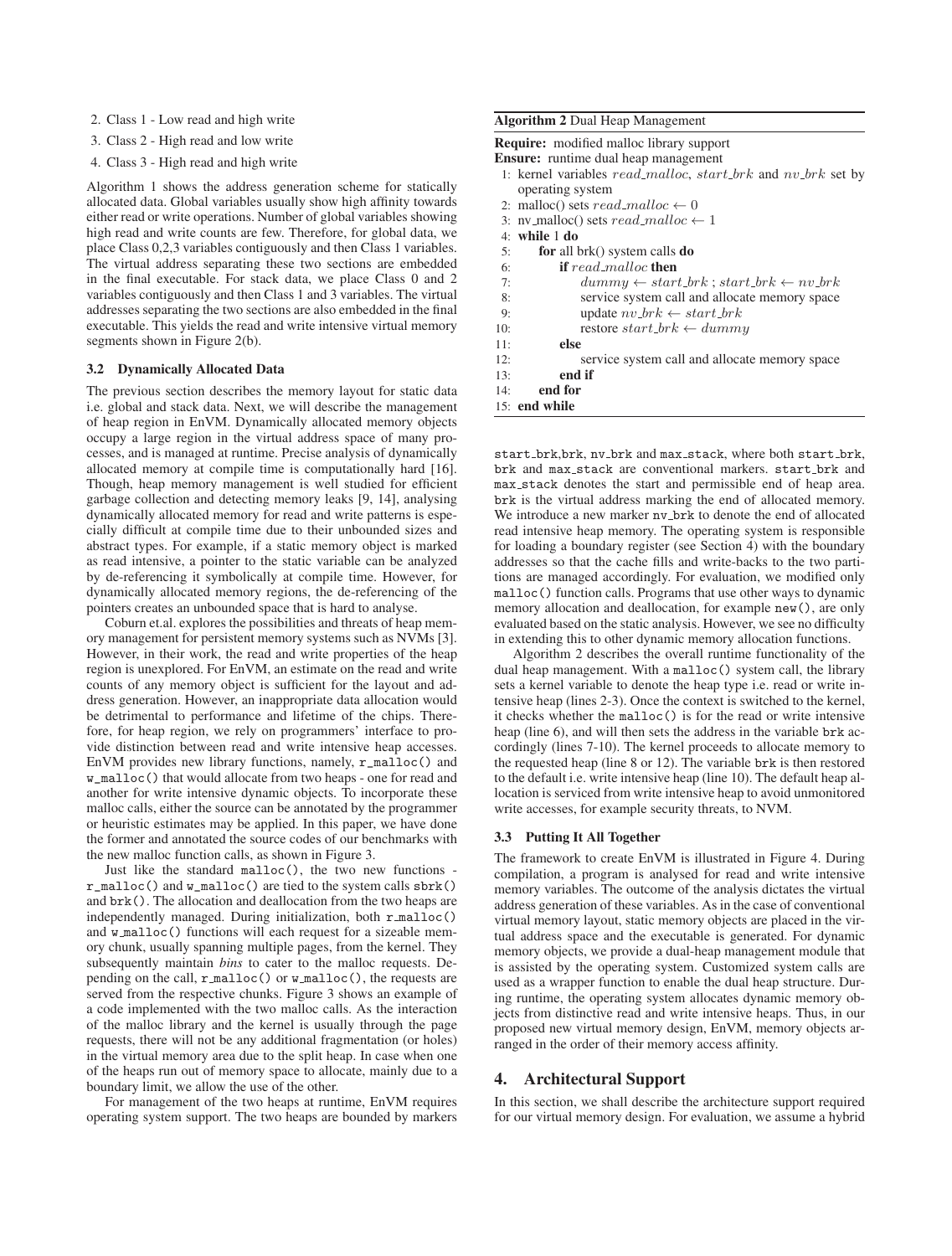

Figure 3: Example of modified code in the benchmarks with new malloc calls



Figure 4: Framework

cache model presented in [18]. In addition we will discuss few aspects of virtual to physical address mapping, and other hardware implications of EnVM.

# **4.1 Boundary Registers**

The layout of EnVM is used to influence the data allocation for caches across various levels. This is made possible by a set of boundary registers at the address translation hardware unit. For the x86 architecture, the existing segment registers can be used

for this purpose. During process creation and context switches, the operating system is responsible for loading these boundary registers with the boundary addresses. For our evaluation, we propose six such boundary registers holding the addresses nv\_data, start\_brk, brk, nv\_brk, max\_stack and nv\_stack. During the virtual to physical address translation, a simple hardware logic shown in Figure 5) enables the correct cache partition to be probed. However, the boundary registers are consulted for cache selection only for write operations to caches, i.e. either a cache fill from lower memory or a write-back from higher level. For read operations, the entire cache is probed without checking the boundary register. This optimization reduces any performance degradation due to the boundary address checking. Moreover, for indirect memory accesses, checking the entire cache prevents incorrect reads and extra cache fills.

#### $4.2$ **Cache Properties**

The delay associated with the boundary registers and address checking is dependant on the cache probe logic. We consider two kinds of caches here to analyse the delay - PIPT (physically tagged, physically indexed) and VIPT (virtually tagged, physically indexed). In PIPT caches, the TLB (translation lookaside buffer) is responsible for a complete virtual to physical address mapping. The TLB look-up is a blocking operation for PIPT caches and thus, the boundary registers are checked in parallel. Therefore, we do not consider any additional delay in PIPT caches. However, in VIPT caches, the TLB and tag array of the caches are looked up in parallel. In this case, the boundary register checking becomes a blocking operation. We assume that this delay is one clock cycle. For our evaluation framework, we assumed VIPT caches, adding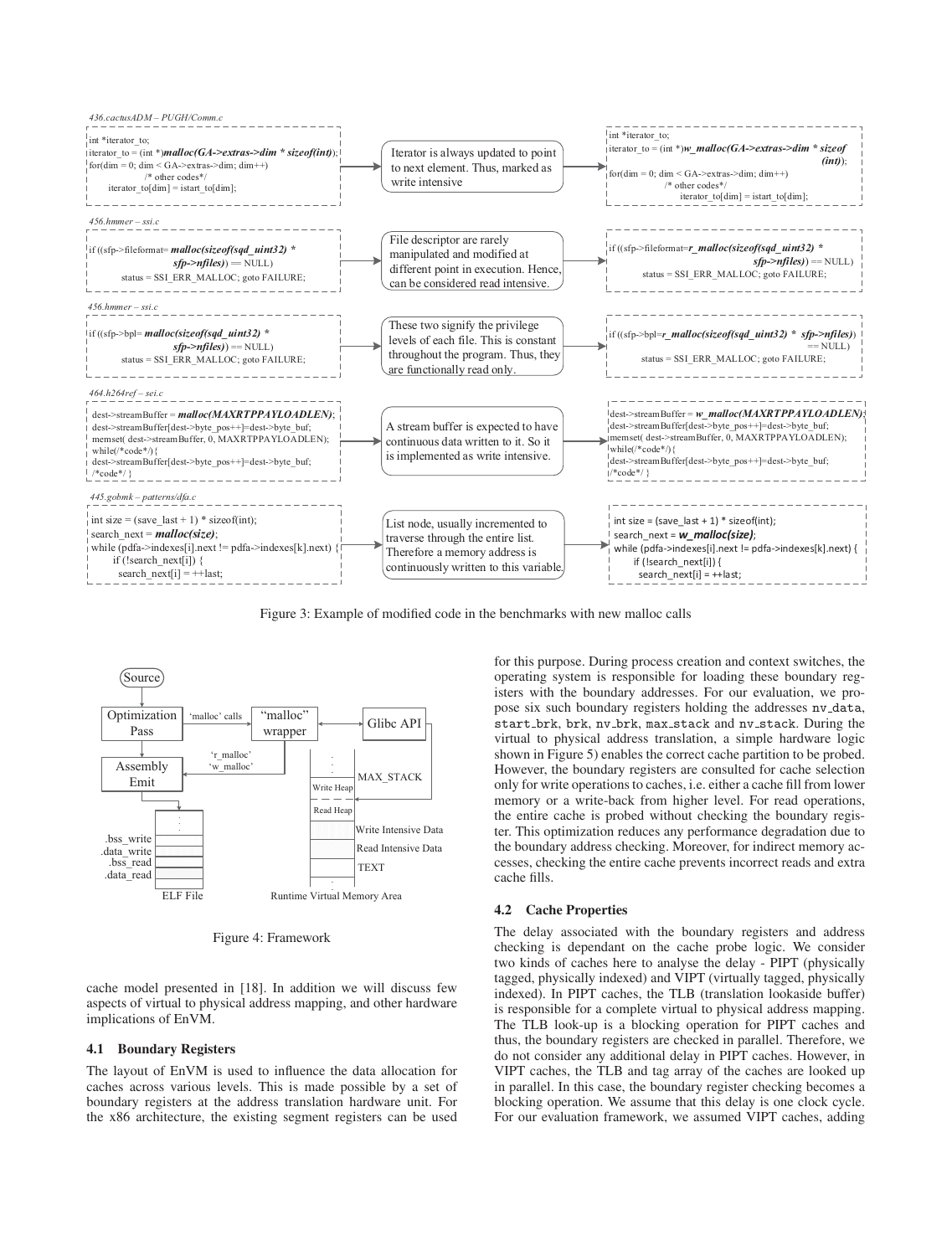

Figure 5: Cache Selection Logic

1 cycle delay for the boundary register checking. The delay overhead is minimal as the registers are checked only for write accesses. Moreover, if hybrid caches are adapted at L2 or L3 levels, the delay overhead is masked by L1 hit rate.

#### 5. Evaluation

### 5.1 Tools & Benchmark

The dataflow analysis is implemented in GCC-4.7.1 as an optimization pass. We provide modified glibc-2.5 interface for the new dualheap *malloc* function calls. For our experiments, we used the entire SPEC2006 benchmark suite [17]. The results are based on the 'ref' input on all the benchmarks. Our backend operating system is Linux (kernel version 3.2.51). We implement the hybrid caches in MARSSx86 [15] cycle-accurate full system simulator. The complete configuration is given in Table 1. As an instance of resistive memory technology, we have chosen to use the parameters of *spin transfer torque RAM* (STT-RAM). NVSim [4] was used to generate the latency and energy parameters for STT-RAM assuming a 32nm process technology. All the hybrid cache configurations roughly occupies the same silicon area as their pure SRAM counterpart [4]. We further assumed that the STT-RAM partition has error-correcting code (ECC) to mitigate stochastic bit-flip error as was proposed in [13] as the retention time for STT-RAM cells are myriad [7, 19].

#### 5.2 Results

For evaluation, we implemented two hybrid cache designs at L1 [2] and L2 [11] referred to as *SW1* and *SW2*, respectively. We compare our method with another hardware based hybrid memory management scheme [6] referred to as *HW*. The primary objective of all the schemes and proposals is to reduce the number of write operations to the NVM caches by redirecting write intensive data to the SRAM counterpart. Figure 6 shows the number of write accesses to the STT-RAM partition. *HW* method incurs the maximum write accesses as data is primarily fetched into STT-RAM and migrated to SRAM only upon saturation of a 3-bit counter. *SW2* is a profile-based technique that is co-optimized by hardware and software having *a priori* information about memory accesses, and thus shows least number of writes to the STT-RAM. Unlike *SW1* which proposes stack data placement scheme, EnVM man-

| <b>Simulator Configuration</b>              |                                 |  |  |  |  |  |
|---------------------------------------------|---------------------------------|--|--|--|--|--|
| Processor: Unicore, 3 GHz, Commit Width - 4 |                                 |  |  |  |  |  |
| <b>Memory - Hybrid L1 Design</b>            |                                 |  |  |  |  |  |
| L1 I-Cache (SRAM)                           | 64KB, 8-way, 64B Line, 3 cycles |  |  |  |  |  |
| L1 D-Cache (Hybrid)                         | SRAM : 4KB, 4-way 3 cycles,     |  |  |  |  |  |
|                                             | STTRAM: 64KB 4-way Read 3 cy-   |  |  |  |  |  |
|                                             | cles, Write 10 cycles           |  |  |  |  |  |
| L <sub>2</sub> (SRAM)                       | 2MB, 8-way, 15 cycles, 64B Line |  |  |  |  |  |
| <b>Memory - Hybrid L2 Design</b>            |                                 |  |  |  |  |  |
| L1 I-Cache (SRAM)                           | 64KB, 8-way, 3 cycles, 64B Line |  |  |  |  |  |
| L1 D-Cache (SRAM)                           | 32KB, 8-way 3 cycles, 64B Line  |  |  |  |  |  |
| L <sub>2</sub> (Hybrid)                     | SRAM : 1MB, 4-way 3 cycles,     |  |  |  |  |  |
|                                             | STTRAM: 2MB 8-way Read 11 cy-   |  |  |  |  |  |
|                                             | cles, Write 30 cycles           |  |  |  |  |  |
| L3 (SRAM)                                   | 4MB, 8-way, 35 cycles, 64B Line |  |  |  |  |  |

Table 1: Simulation Configuration

ages the entire virtual memory of a process and thus places all data accordingly, to the two partitions. EnVM reduces the total number of write accesses to STT-RAM by 47.6% as compared to *HW* and 15% as compared to *SW1*. In addition, for some benchmarks such as 403.gcc and 456.hmmer, EnVM achieves a comparable write traffic to STT-RAM as compared to *SW2*, a profile-based technique. NVMs use high write current that affects the total energy consumption. As all the schemes propose STT-RAM based hybrid caches, we will compare the energy consumption by the data arrays of the caches. The energy model is given by the sum of leakage energy, dynamic energy and overheads due to various additional hardware units.

$$
E_{total} = E_{leakage} + E_{dynamic} + E_{overhead}
$$
 (9)

$$
E_{leakage} = P_{leakage} * t_{exec}
$$
 (10)

$$
E_{leakage} = E_{write} * N_{writes} + E_{read} * N_{reads}
$$
 (11)

where,  $E_{leakage}$  is *leakage energy* (in joules),  $P_{leakage}$  is the *leakage power* (in Watts) and  $t_{exec}$  is the total execution time (in seconds) (of each benchmark).  $E_{dynamic}$  is the total dynamic energy (in joules),  $E_{write}$  and  $E_{read}$  are the dynamic write energy and dynamic read energy, respectively. The energy required to allocate a cache block upon each miss is already accounted for in the total number of writes as  $N_{writes}$  and cache reads as  $N_{reads}$ .  $E_{overhead}$  is the energy consumed by the additional boundary registers to manage EnVM. We used CACTI 5.3 [12] to calculate the energy consumption by the boundary registers. Figure 7 shows the total energy per instruction for each of the methods. Just as is the case for write reduction, EnVM is more energy efficient than *SW1* and *HW* showing an average of 21% and 6% reduction in energy consumption, respectively. For some C benchmarks, such as 400.perlbench, 401.bzip2, EnVM showed a lower energy consumption than even *SW2* with a maximum reduction of 50% for 458.sjeng. The energy efficiency of EnVM is a result of including all memory objects, especially heap data, in its management. Figure 8 shows the energy overhead due to additional hardware units ( $E_{overhead}$ ) of EnVM as compared to *HW* which is below 3%. In *HW*, there are two sets of 3-bit and 5-bit saturating counters per cache line and set respectively, accounting for the energy and space overhead. Figure 9 further shows the energy overhead of *SW1*, *SW2* as compared to EnVM. While there is no additional hardware component for *SW1*, it assumes a migration based L1 cache architecture. *SW2* too assumes a migration based L2 cache architecture. Migrating cache lines at L1 and L2 levels requires hardware to copy the cache lines, and incurs additional cache reads and writes. Though, EnVM requires a set of boundary registers, it can be used on a migration-less cache architecture at any level.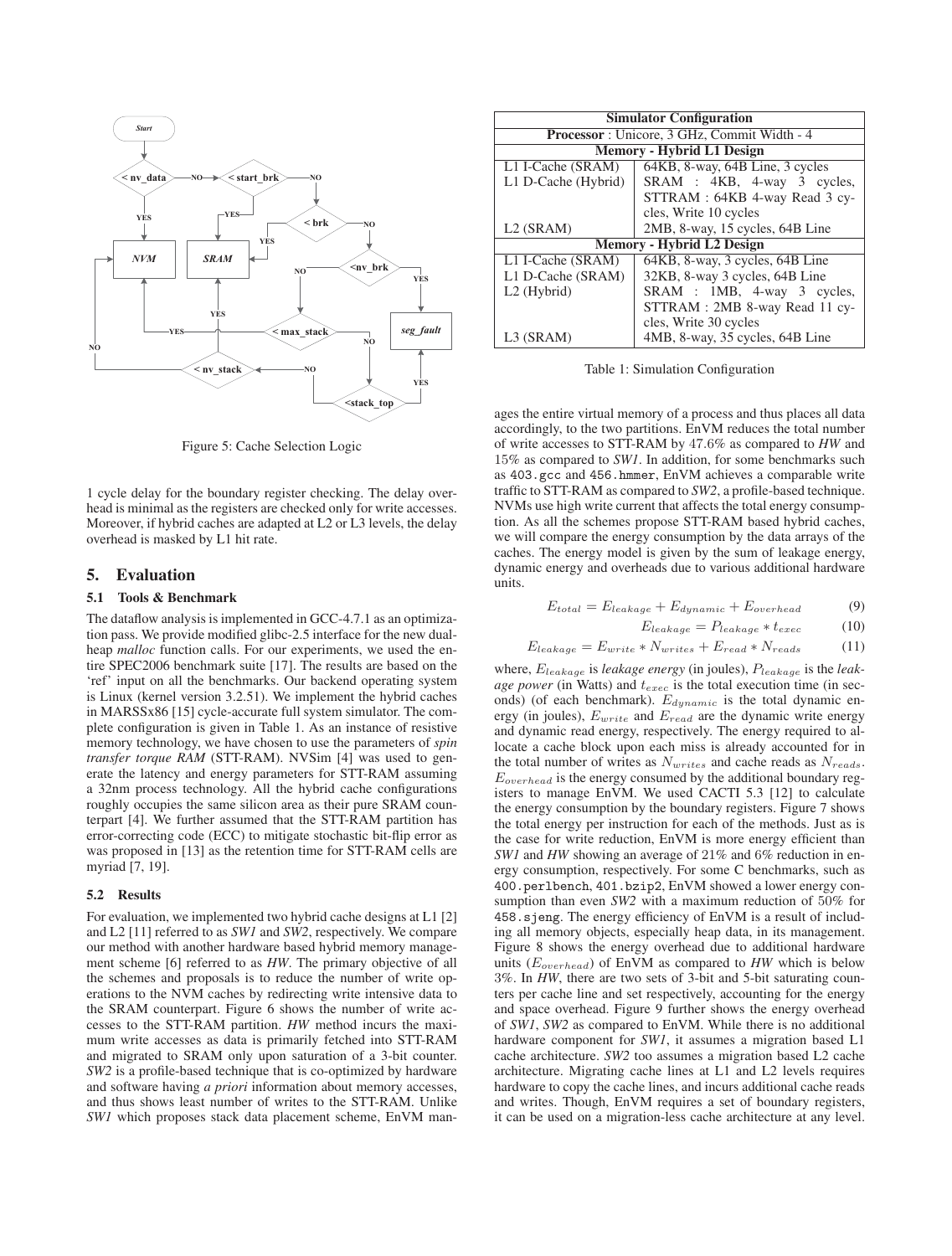

Figure 6: Total number of writes to STT-RAM in a hybrid cache design normalized to the total number of writes by HW.



Figure 7: Energy per instruction normalized against pure SRAM cache.

| <b>Benchmarks</b> | <b>HW</b> | EnVM Benchmarks           | <b>HW</b> | EnVM    |
|-------------------|-----------|---------------------------|-----------|---------|
| 400.perlbench     | 0.0346    | $1E-04$ 434.zeusmp        | 0.0339    | 0.0001  |
| 401.bzip2         | 0.0284    | 0.0002 435.gromacs        | 0.0411    | 0.0001  |
| $403.\text{gcc}$  | 0.067     | $0.0002$ 436.cactus $ADN$ | 0.0454    | 0.0001  |
| $429$ . mef       | 0.055     | 0.0002 437.leslie3d       | 0.0454    | $1E-04$ |
| 445.gobmk         | 0.0702    | $0.0003$ 444.namd         | 0.0256    | 7E-05   |
| 456.hmmer         | 0.0254    | 6E-05 447.dealII          | 0.0367    | 9E-05   |
| 458.sjeng         | 0.0554    | 0.0003 450.soplex         | 0.0323    | $1E-04$ |
| 462.libquantul    | 0.0275    | 7E-05 453.povray          | 0.0443    | 0.0002  |
| 464.h264ref       | 0.0507    | $0.0001$ 454.calculix     | 0.066     | 0.0001  |
| 471.omnetpp       | 0.0349    | 8E-05 459. GemsFDT1       | 0.0602    | 8E-05   |
| 473.astar         | 0.0483    | 0.0001 465.tonto          | 0.0401    | 6E-05   |
| 483.xalanchml     | 0.0304    | $0.0001$ 470.1bm          | 0.0274    | 0.0001  |
| 410.bwayes        | 0.0151    | 4E-05 481.wrf             | 0.0468    | 9E-05   |
| 416.gamess        | 0.042     | 9E-05 482.sphinx3         | 0.0212    | 0.0001  |
| 433.milc          | 0.0632    | 0.0002 AVERAGE            | 0.0413    | 0.0001  |

Figure 8: Energy(joules/instruction) consumed by the additional hardware units for HW and EnVM.



Figure 9: Total energy consumption by additional hardware components.

In our evaluation, we measured the energy overhead of the three techniques as shown in Figure 9. In Figure 10 we show that the performance of the system (an out-of-order x86 processor in our case), remains unperturbed with the introduction of EnVM based migration-less STT-RAM based hybrid cache at L1. We measured the IPC (Instructions per cycle), taking into accounts all additional

 $\square$  SW2  $\square$  EnVM  $\square$  SW1  $\square$  HW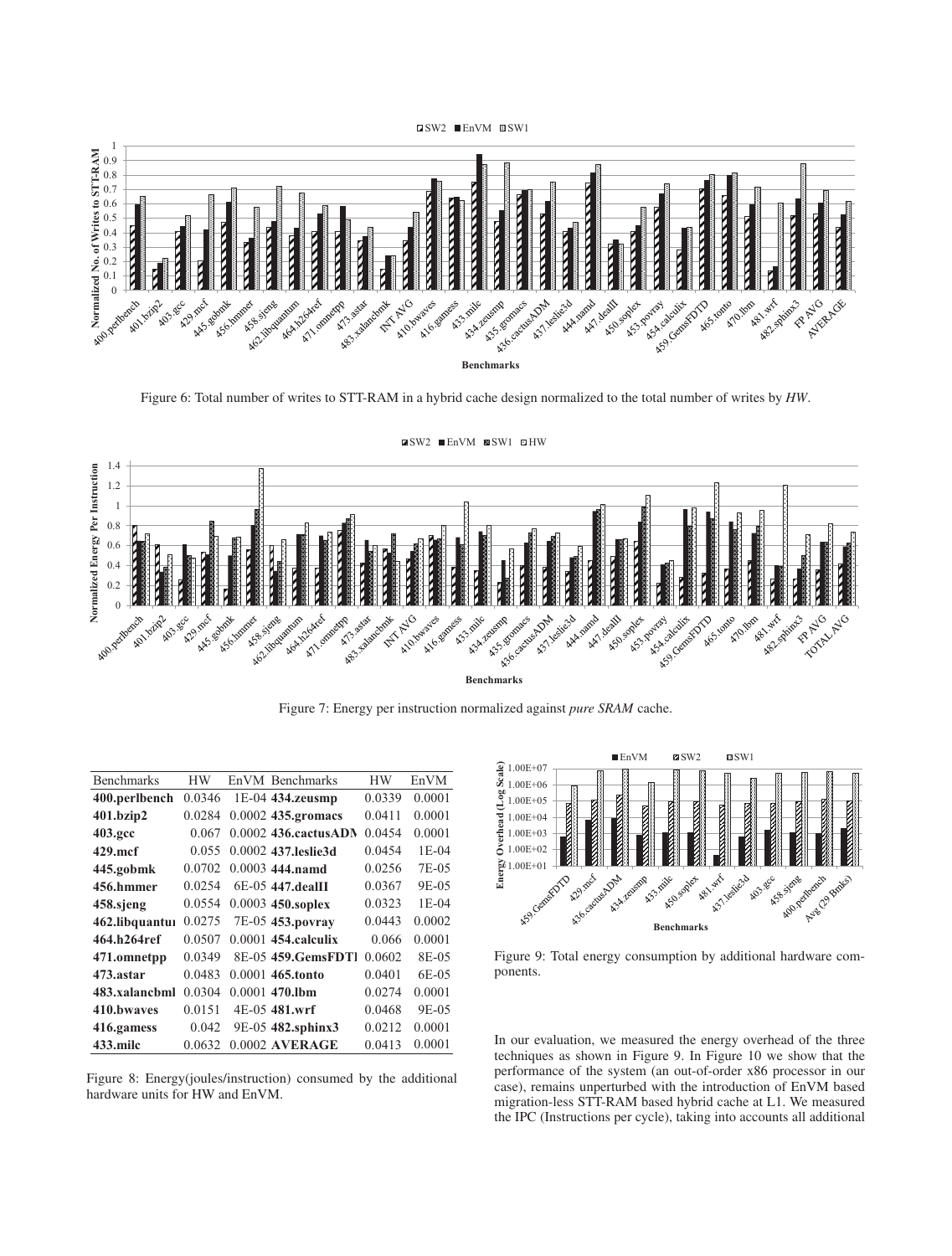delays required by the boundary address checking. The IPC is normalized to a baseline of 32K SRAM L1 cache and 2MB L2 cache.

While the high write latency of STT-RAM and other resistive memories may erode overall performance, as they are denser, much bigger caches can be accommodated in the same die area. This increase in cache sizes compensates for the performance deterioration due to the higher write latency. To further quantify the impact of cache sizes on performance, we measured the cache hit rate (see Figure 11). The cache hit rate is measured only for L1 cache as it is most critical to the overall performance of a system. Though *SW2* assumes a hybrid L2 cache, we have reported the hit rate of L1 when *SW2* is applied. Table 12 summarizes the features of

| Scheme          | Target Cache | Migration Overhead Additional Hardware |     |
|-----------------|--------------|----------------------------------------|-----|
| <b>HW</b>       |              |                                        |     |
| SW <sub>1</sub> |              |                                        | Nil |
| SW <sub>2</sub> | L2           |                                        |     |
| EnVM            | Anv          | Nil                                    |     |

Figure 12: Summary of state-of-the-art methods and EnVM.

the state-of-the-art schemes and EnVM. *HW* scheme is optimized for L1 caches requiring hardware counters and assumes a migration based cache design. *SW1* and *SW2* assumes migration based caches for L1 and L2 respectively. Though *SW1* is a pure software based technique, it only optimizes stack data and is not scalable to other memory regions. *SW2* is hardware and software co-optimized scheme requiring hardware counters and buffers. EnVM is applicable to any level of caches and is not dependant on migration based design. While it does require hardware support, the hardware cost is amortized over the entire memory hierarchy as it is not exclusive to any particular level. Thus, we believe that EnVM is more scalable.

# 6. Conclusion

In this paper, we have proposed EnVM, a virtual memory design optimized for NVM based memory hierarchy. Enhancing the stateof-the-art, EnVM manages the entire virtual memory area of a process including code, static data, stack and dynamic data. It provides an uniform and holistic management of NVM based memory hierarchies, unlike current techniques that optimizes for specific levels of the memory hierarchy. As a part of EnVM, we propose a new static code analysis that distinguishes read-intensive from writeintensive variables. We also propose a new dual heap scheme that enables distinct memory regions for read and write intensive dynamically allocated variables at runtime.

EnVM is capable of managing any design of hybrid caches comprising SRAM and NVM partitions. Furthermore, it assumes a migration-less hybrid cache architecture and thus is not dependant on the effectiveness of migration techniques. EnVM serves as a base virtual memory for any further optimizations on architectural design and is thus orthogonal to state-of-the-art hardware managed schemes for hybrid caches. Furthermore, EnVM is backward compatible to the conventional SRAM/DRAM based memory systems.

# References

- [1] Y. Chen, W.-F. Wong, H. Li, and C.-K. Koh. Processor caches with multi-level spin-transfer torque ram cells. In *Proceedings of the 17th IEEE/ACM international symposium on Low-power electronics and design*, ISLPED '11, pages 73–78, Piscataway, NJ, USA, 2011. IEEE Press.
- [2] Y.-T. Chen, J. Cong, H. Huang, C. Liu, R. Prabhakar, and G. Reinman. Static and dynamic co-optimizations for blocks mapping in hybrid

caches. In *Proceedings of the 2012 ACM/IEEE International Symposium on Low Power Electronics and Design*, ISLPED '12, pages 237–242, New York, NY, USA, 2012. ACM.

- [3] J. Coburn, A. M. Caulfield, A. Akel, L. M. Grupp, R. K. Gupta, R. Jhala, and S. Swanson. Nv-heaps: Making persistent objects fast and safe with next-generation, non-volatile memories. *SIGPLAN Not.*, 47(4):105–118, Mar. 2011.
- [4] X. Dong, C. Xu, Y. Xie, and N. Jouppi. Nvsim: A circuit-level performance, energy, and area model for emerging nonvolatile memory. *Computer-Aided Design of Integrated Circuits and Systems, IEEE Transactions on*, 31(7):994 –1007, Jul 2012.
- [5] Y. Huang, T. Liu, and C. Xue. Register allocation for write activity minimization on non-volatile main memory. In *Design Automation Conference (ASP-DAC), 2011 16th Asia and South Pacific*, pages 129 –134, Jan 2011.
- [6] A. Jadidi, M. Arjomand, and H. Sarbazi-Azad. High-endurance and performance-efficient design of hybrid cache architectures through adaptive line replacement. In *Low Power Electronics and Design (ISLPED) 2011 International Symposium on*, pages 79 –84, Aug 2011.
- [7] A. Jog, A. K. Mishra, C. Xu, Y. Xie, V. Narayanan, R. Iyer, and C. R. Das. Cache revive: Architecting volatile stt-ram caches for enhanced performance in cmps. In *Proceedings of the 49th Annual Design Automation Conference*, DAC '12, pages 243–252, New York, NY, USA, 2012. ACM.
- [8] Y. Joo, D. Niu, X. Dong, G. Sun, N. Chang, and Y. Xie. Energyand endurance-aware design of phase change memory caches. In *Design, Automation Test in Europe Conference Exhibition (DATE), 2010*, pages 136 –141, Mar 2010.
- [9] U. P. Khedker, A. Sanyal, and A. Karkare. Heap reference analysis using access graphs. *ACM Trans. Program. Lang. Syst.*, 30(1), Nov. 2007.
- [10] Q. Li, J. Li, L. Shi, C. J. Xue, and Y. He. Mac: migration-aware compilation for STT-RAM based hybrid cache in embedded systems. In *Proceedings of the 2012 ACM/IEEE international symposium on Low power electronics and design*, ISLPED '12, pages 351–356, New York, NY, USA, 2012. ACM.
- [11] Q. Li, M. Zhao, C. J. Xue, and Y. He. Compiler-assisted preferred caching for embedded systems with STT-RAM based hybrid cache. In *Proceedings of the 13th ACM SIGPLAN/SIGBED International Conference on Languages, Compilers, Tools and Theory for Embedded Systems*, LCTES '12, pages 109–118, New York, NY, USA, 2012. ACM.
- [12] N. Muralimanohar, R. Balasubramonian, and N. Jouppi. Architecting efficient interconnects for large caches with cacti 6.0. *Micro, IEEE*, 28(1):69–79, Jan.-Feb.
- [13] H. Naeimi, C. Augustine, A. Raychowdhury, S.-L. Lu, and J. Tschanz. Sttram scaling and retention failure. *Intel Technology Journal*, 17(1):54–75, 2013.
- [14] G. Novark, E. D. Berger, and B. G. Zorn. Efficiently and precisely locating memory leaks and bloat. *SIGPLAN Not.*, 44(6):397–407, June 2009.
- [15] A. Patel, F. Afram, S. Chen, and K. Ghose. MARSSx86: A Full System Simulator for x86 CPUs. In *Design Automation Conference 2011 (DAC'11)*, 2011.
- [16] N. Rinetzky, G. Ramalingam, M. Sagiv, and E. Yahav. On the complexity of partially-flow-sensitive alias analysis. *ACM Trans. Program. Lang. Syst.*, 30(3):13:1–13:28, May 2008.
- [17] SPEC. Spec cpu2006. In *http://www.spec.org/cpu2006/*, 2006.
- [18] G. Sun, X. Dong, Y. Xie, J. Li, and Y. Chen. A novel architecture of the 3d stacked mram l2 cache for cmps. In *High Performance Computer Architecture, 2009. HPCA 2009. IEEE 15th International Symposium on*, pages 239–249, Feb 2009.
- [19] Z. Sun, X. Bi, H. H. Li, W.-F. Wong, Z.-L. Ong, X. Zhu, and W. Wu. Multi retention level STT-RAM cache designs with a dynamic refresh scheme. In *Proceedings of the 44th Annual IEEE/ACM International Symposium on Microarchitecture*, MICRO-44 '11, pages 329–338, New York, NY, USA, 2011. ACM.